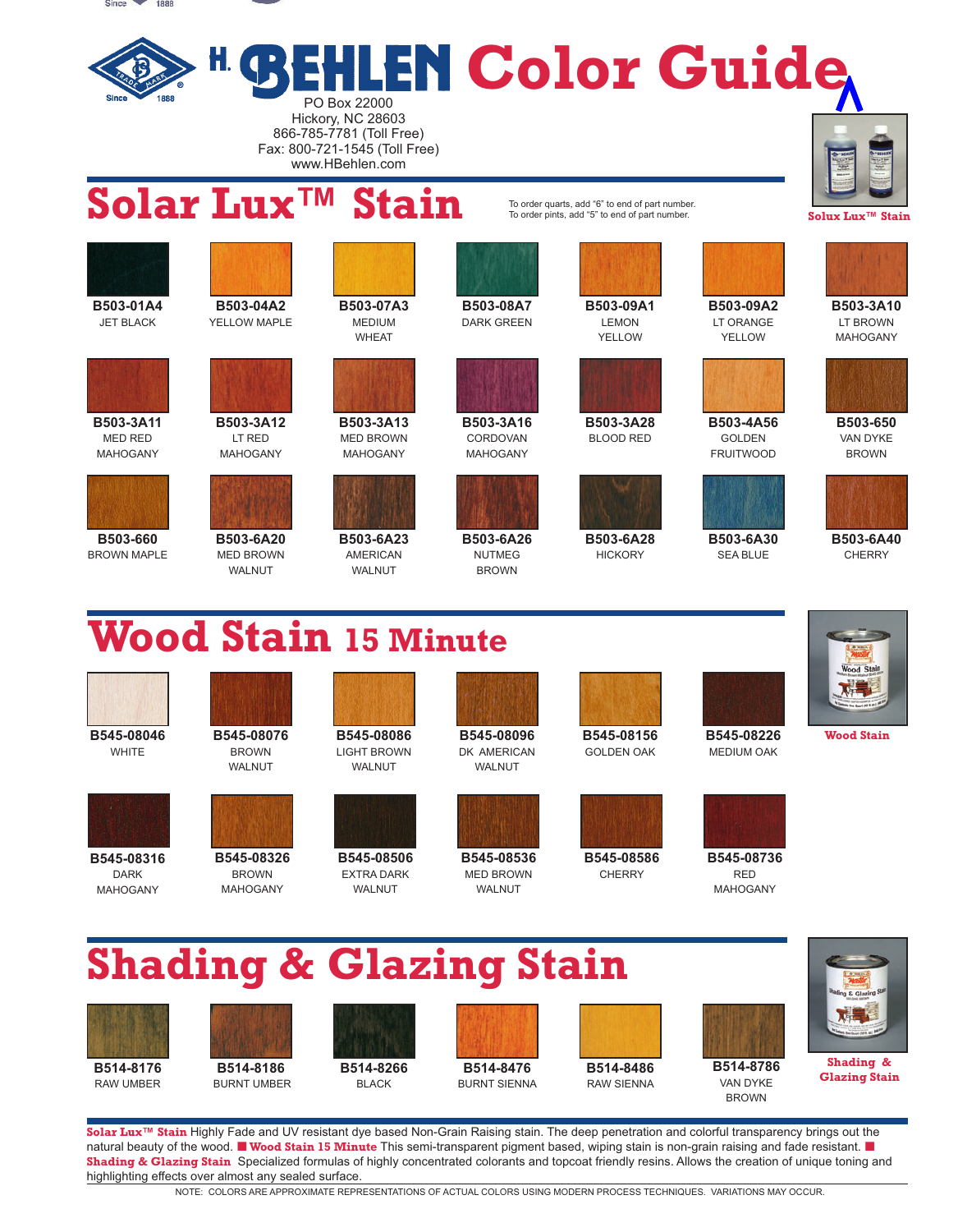|                                      | Wood Fil <sup>TM</sup> Wood Putty     |                                                 |                                          |                                       |                                            | Vood-Fil                    |
|--------------------------------------|---------------------------------------|-------------------------------------------------|------------------------------------------|---------------------------------------|--------------------------------------------|-----------------------------|
|                                      |                                       |                                                 |                                          |                                       |                                            | <b>Wood Fil</b>             |
| B741-002<br><b>RAW OAK</b>           | B741-005<br><b>DARK WALNUT</b>        | B741-007<br><b>DARK MAPLE</b>                   | B741-1000<br><b>NATURAL</b>              | B741-1006<br>COLONIAL<br><b>MAPLE</b> | B741-1008<br><b>RED</b><br><b>MAHOGANY</b> |                             |
|                                      |                                       |                                                 |                                          |                                       |                                            |                             |
| B741-1009<br><b>NATURAL</b><br>AMBER | B741-1010<br><b>FRUITWOOD</b>         | B741-1011<br><b>CHERRY</b>                      | B741-1012<br><b>GOLDEN OAK</b>           | B741-1013<br>NATURAL OAK              |                                            |                             |
|                                      | <b>Master Color</b>                   |                                                 |                                          |                                       |                                            |                             |
|                                      |                                       |                                                 |                                          |                                       |                                            | Master Cok                  |
| B500-0025<br><b>BLUE</b>             | B500-0035<br>VAN DYKE<br><b>BROWN</b> | B500-0055<br><b>RED</b>                         | B500-0065<br><b>BURNT SIENNA</b>         | B500-0075<br><b>RAW SIENNA</b>        |                                            | <b>Master Color</b>         |
|                                      |                                       |                                                 |                                          |                                       |                                            |                             |
| B500-0085<br><b>BURNT UMBER</b>      | B500-0095<br><b>RAW UMBER</b>         | B500-0105<br><b>YELLOW</b>                      | B500-0115<br><b>WHITE</b>                | B500-0125<br><b>BLACK</b>             |                                            |                             |
|                                      | <b>Japan Color</b>                    |                                                 |                                          |                                       |                                            |                             |
|                                      |                                       |                                                 |                                          |                                       |                                            | Japan Color                 |
| B560-01414<br><b>DROP BLACK</b>      | B560-14024<br><b>MEDIUM YELLOW</b>    | B560-14204<br><b>ULTRAMARINE</b><br><b>BLUE</b> | B560-14314<br>BURNT SIENNA               | B560-14324<br><b>RAW SIENNA</b>       |                                            | <b>Japan Color</b>          |
|                                      |                                       |                                                 |                                          |                                       |                                            |                             |
| B560-14334<br><b>BURNT UMBER</b>     | B560-14344<br><b>RAW UMBER</b>        | B560-14354<br>VAN DYKE<br><b>BROWN</b>          | B560-14414<br>MED CHROME<br><b>GREEN</b> | B560-14544<br><b>RED BULLETIN</b>     | B560-14904<br><b>WHITE FLAKE</b>           |                             |
|                                      | <b>Master Toner</b>                   |                                                 |                                          |                                       | <b>Water Based</b>                         |                             |
|                                      |                                       |                                                 |                                          |                                       | <b>Grain Filler</b>                        |                             |
| B103-509<br><b>DARK WALNUT</b>       | B103-510<br><b>PINE TAVERN</b>        | B103-512<br>VAN DYKE<br>WALNUT                  | B103-513<br><b>NATURAL</b>               |                                       |                                            |                             |
|                                      |                                       |                                                 |                                          |                                       |                                            |                             |
| B103-515<br><b>GOLDEN OAK</b>        | B103-518<br><b>WALNUT</b>             | B103-528<br>DK RED<br>WALNUT                    | B103-529<br><b>MAHOGANY</b>              | B744-0026<br><b>BROWN</b>             | B744-0036<br><b>MAHOGANY</b>               | B744-0046<br><b>NEUTRAL</b> |

**Wood Fil™ Wood Putty** Water based 3 oz. squeeze tube used for production work on wood repairs. ■ Master Color Finely ground pigment concentrate. Hue can be changed without altering the clarity or drying characteristics. ¢ **Japan Color** Highly concentrated color, can be used for tinting paints, making stains, antiquing and touch up. ■ Master Toner Unique combination of nitrocellulose lacquer and fade resistant dyes used for shading or blending spot repairs. ¢ **Water Based Grain Filler** Create a smooth, closed grain surface on open grain woods like oak, mahogany and cherry. NOTE: COLORS ARE APPROXIMATE REPRESENTATIONS OF ACTUAL COLORS USING MODERN PROCESS TECHNIQUES. VARIATIONS MAY OCCUR.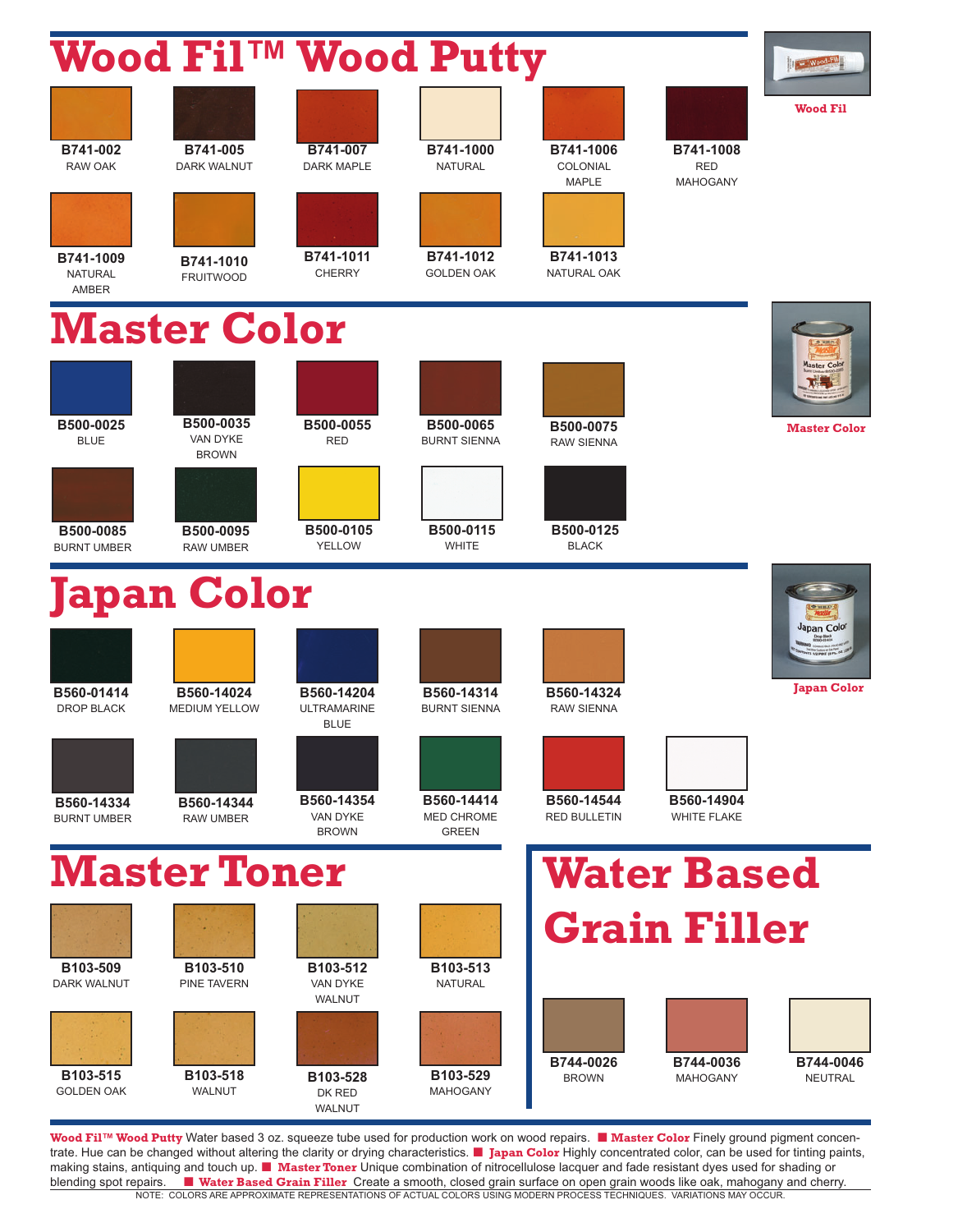## **Joseph Lackman Toners**

| ler bhrai                                     |                                                 |                                                |                                               | ngcd get Toligts                             |                                      |                                             |
|-----------------------------------------------|-------------------------------------------------|------------------------------------------------|-----------------------------------------------|----------------------------------------------|--------------------------------------|---------------------------------------------|
|                                               |                                                 |                                                |                                               |                                              |                                      |                                             |
| B101-0809<br>DK AMERICAN<br>WALNUT            | B101-0813<br><b>NATURAL</b>                     | B101-0815<br><b>GOLDEN OAK</b>                 | B101-0817<br><b>RAW UMBER</b>                 | B101-0818<br><b>BURNT UMBER</b>              | B101-0822<br><b>MEDIUM OAK</b>       | Jet Spray ™                                 |
|                                               |                                                 |                                                |                                               |                                              |                                      |                                             |
| B101-0829<br><b>MEDIUM</b><br><b>MAHOGANY</b> | B101-0831<br><b>DARK</b><br><b>MAHOGANY</b>     | B101-0832<br><b>BROWN</b><br><b>MAHOGANY</b>   | B101-0850<br><b>EXTRA DARK</b><br>WALNUT      | B101-0853<br><b>MED BROWN</b><br>WALNUT      | B101-0858<br><b>CHERRY</b>           | B101-0873<br><b>RED</b><br>MAHOGANY         |
|                                               |                                                 |                                                |                                               |                                              |                                      |                                             |
| B101-0878<br>VAN DYKE<br><b>BROWN</b>         | B101-0892<br><b>MAPLE</b>                       | B101-F826<br><b>FLAT BLACK</b>                 | B101-G804<br><b>WHITE GLOSS</b>               | B101-G826<br><b>BLACK GLOSS</b>              | B101-L854<br><b>FRUITWOOD</b>        | B101-S826<br><b>BLACK SATIN</b>             |
|                                               | <b>Fill Sticks</b>                              |                                                |                                               |                                              |                                      |                                             |
|                                               |                                                 |                                                |                                               |                                              |                                      | <b>FILL</b><br><b>STICKS</b>                |
| B230-001<br><b>MAHOGANY</b>                   | B230-003<br><b>LIGHT BROWN</b><br>WALNUT        | B230-004<br><b>EXTRA DARK</b><br>WALNUT        | B230-005<br><b>FRUITWOOD</b>                  | B230-006<br><b>CHERRY</b>                    | B230-007<br>WHITE                    | <b>Fill Sticks</b>                          |
|                                               |                                                 |                                                |                                               |                                              |                                      |                                             |
| B230-008<br><b>BLACK</b>                      | B230-009<br><b>MAPLE</b>                        | B230-010<br>DK AMERICAN<br>WALNUT              | B230-011<br><b>MED BROWN</b><br><b>WALNUT</b> | B230-012<br><b>MEDIUM</b><br><b>MAHOGANY</b> | B230-015<br><b>GOLDEN OAK</b>        | B230-017<br><b>LIGHT</b><br><b>MAHOGANY</b> |
|                                               |                                                 |                                                |                                               |                                              |                                      |                                             |
| B230-018<br><b>BURNT UMBER</b>                | B230-822<br><b>MEDIUM OAK</b>                   | B230-825<br>CHAMPAGNE                          | B230-832<br><b>BROWN</b><br><b>MAHOGANY</b>   | B230-873<br><b>RED</b><br><b>MAHOGANY</b>    |                                      |                                             |
|                                               |                                                 | <b>Scratch Remover</b>                         |                                               |                                              |                                      |                                             |
|                                               |                                                 |                                                |                                               |                                              |                                      |                                             |
| B267-001<br><b>MAHOGANY</b>                   | B267-003<br><b>LIGHT BROWN</b><br><b>WALNUT</b> | B267-004<br><b>EXTRA DARK</b><br><b>WALNUT</b> | B267-005<br><b>FRUITWOOD</b>                  | B267-006<br><b>CHERRY</b>                    |                                      | <b>Scratch Remover</b>                      |
|                                               |                                                 |                                                |                                               |                                              |                                      |                                             |
| B267-007<br><b>GOLDEN OAK</b>                 | B267-008<br><b>BLACK</b>                        | B267-009<br><b>MAPLE</b>                       | B267-011<br>MED. BROWN<br>WALNUT              | B267-013<br><b>NATURAL</b>                   | B267-014<br>VAN DYKE<br><b>BROWN</b> | B267-873<br><b>RED</b><br><b>MAHOGANY</b>   |

**Jet Spray™Lacquer Toners** Formulated to blend spot repairs to the surrounding surfaces. Essential for repairs on pieces that were toned by the<br>manufacturer. ■ Fill Sticks A rub-on putty and wax pencil that fixes and elim ■ **Scratch Remover** Permanently stains wood, it refinishes worn out spots and scratches on furniture and other wood items. Dries instantly!